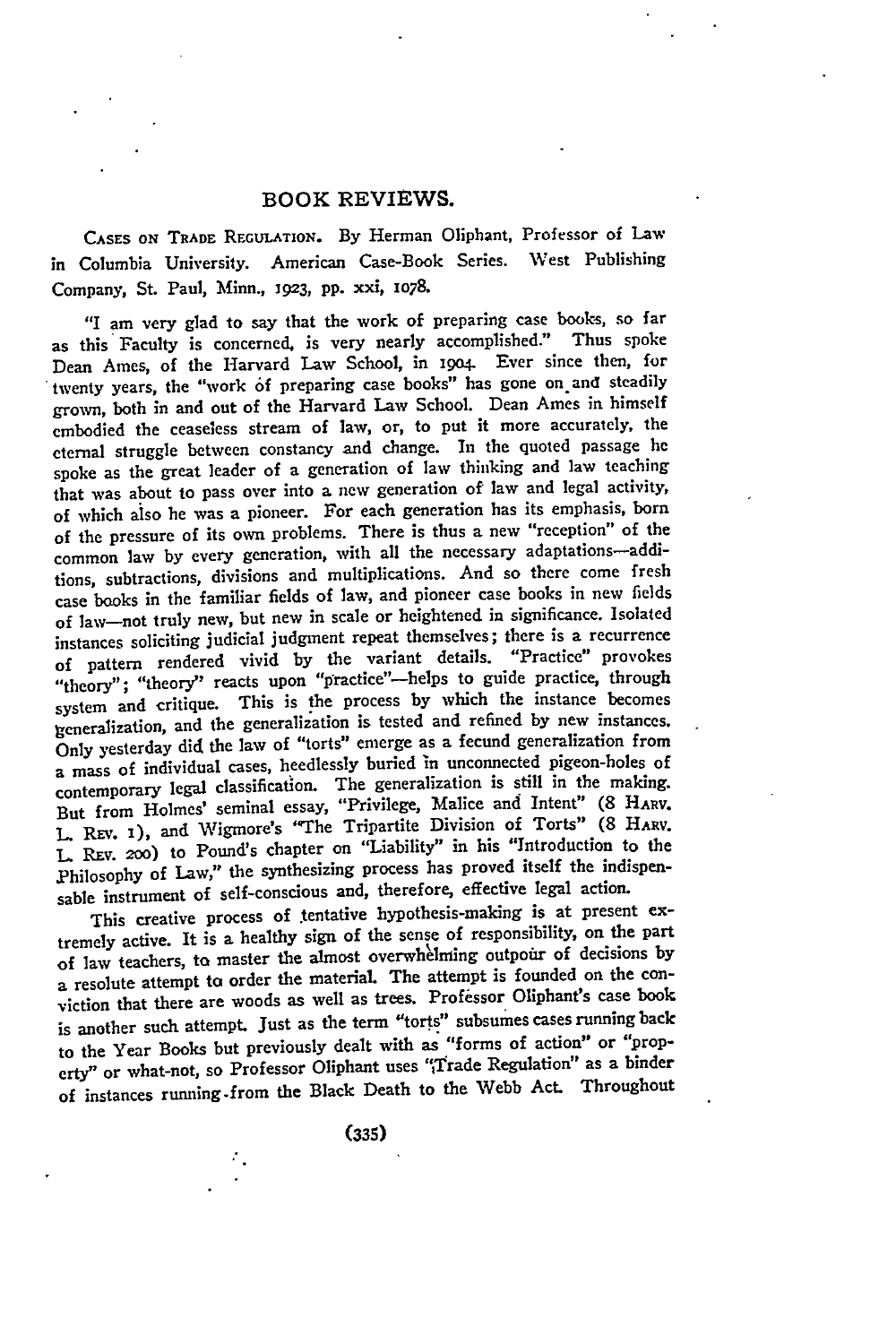## <sup>336</sup>*LNIVERSITY OF PENNSYLVANIA LAW REVIEW*

the centuries, our law has been confronted with collision of interests due to men's pursuit of their economic needs and desires. The law's method of dealing with such collisions-the limits imposed upon economic activities and the methods **by** which these limits are enforced-is bound to be a more insistent problem in proportion to the industrialization of society and the steady shrinkage of available natural resources. The assumption underlying Professor Oliphant's Cases is that a prerequisite to the law's capacity to deal with these problems is the conscious formulation of the issues and the systematic analysis of the factors entering into any accommodation. To that end the various considerations **by** which the law's balance is struck-logical coherence, history, social environment, the source and knowledge of relevant data, society's presuppositions ("the inarticulate major premise")-must be brought together in a comprehensive whole and systematically tested.

To meet these aims Professor Oliphant has given us an indispensable collection of material. Criticising the details of a case book when the work has been done **by** a competent editor seems a sterile enterprise. Such criticism implicitly involves merely personal preferences in the selection and use of material. **All** readers of Professor Oliphant's comments on "trade regulation" decisions in the Journal of the American Bar Association know that **he** is thoroughly at home in his subject and moves freely amid the relevant economic, social and industrial facts which are the **beart** of this body of the law—and without which it has no head. Every case book is, of course, a latent treatise. Judged as such; Professor Oliphant's analysis strikes me as an admirable organization of the mass of cases with which he was confronted.

This collection, like other recent case books, raises two problems that are giving increasing concern to the law teachers of the country. The first is the challenge to which the greatly lamented Albert M. Kales gave constant expression, namely, the particularity of "law" within its territorial scope. **All** of us are apt to forget this from time to time, and at the cost of clear thinking. The words of Mr. Justice Holmes cannot be quoted too often to remind us that "the common law is not a brooding omnipresence in the sky, but the articulate voice of some sovereign or quasi sovereign that can be identified." (Southern Pacific Co. v. Jensen, 244 U. S. 205-22.) The obstinate force of this truth about "law" is especially to **he** respected when one is dealing with an aspect of legal control like trade regulations which is so intimately bound up with the economic and social outlook and aims of a particular jurisdiction and its judges. One wonders if the habit of thought, the ways of looking at things, common to "common law" jurisdictions, might not be clarified by an intensive study, in the first instance, of the "law" of a particular jurisdiction in the immediate field of legal control, **e.** *g.,* the body of law dealing with trade regulation enforced through the Federal courts.

Secondly, we are all of us being made more keenly aware that the "law" must be translated into terms of its application and enforcement. The physiology of law demands scientific attenfion. Particularly is this so in a field of legal control where the "legal principles" are so few and so simple as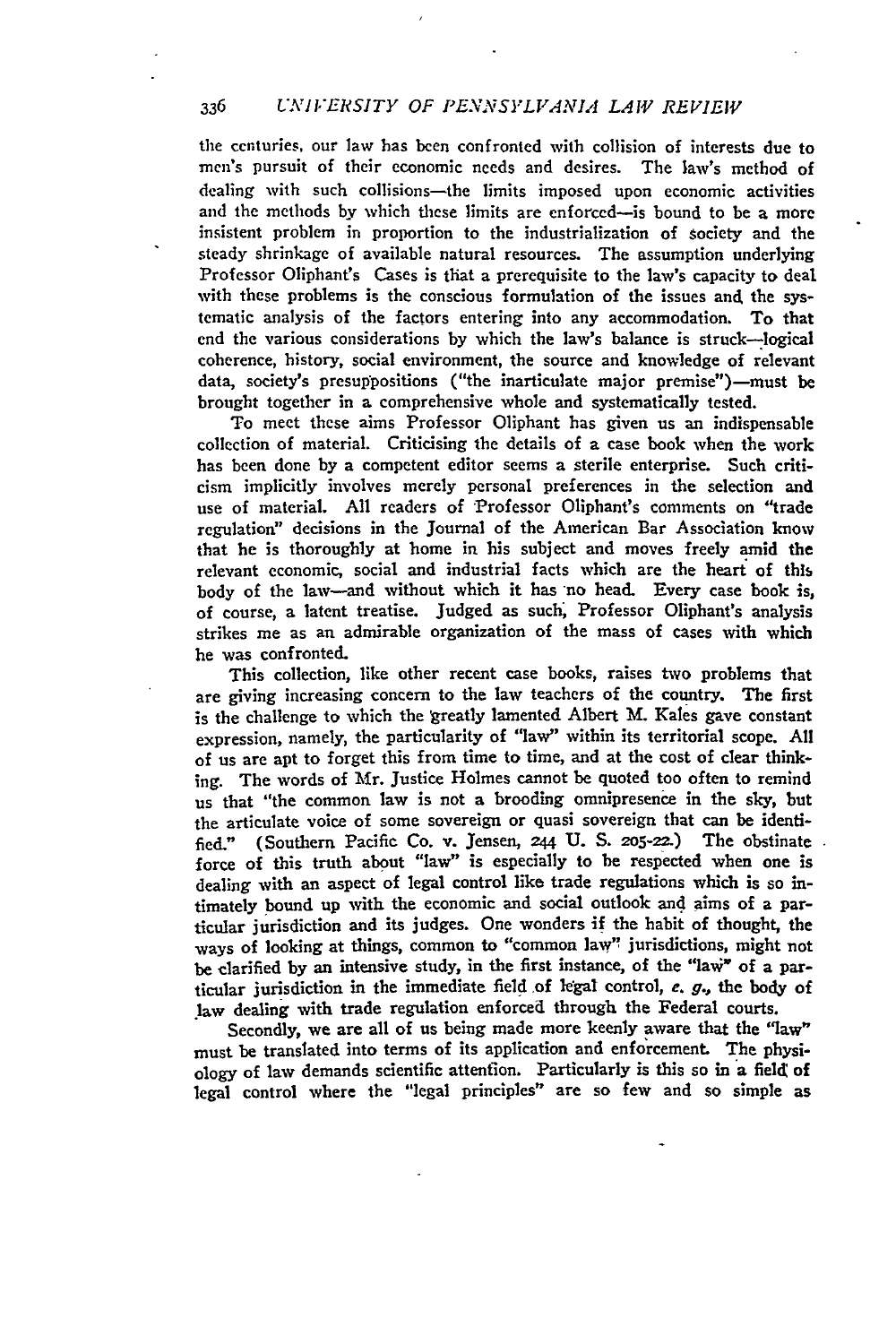they are in the field of trade regulation, because the "legal principles" are largely a few standards calling for endless application to an endless variety of facts. No one realizes that better than does Professor Oliphant. The problem unsolved, almost untouched, is **how** students can be made to realize it through the vehicle of case books and classroom discussion. The forthcoming Commonwealth Fund study of the Federal Trade Commission **by** Mir. Gerard **C.** Henderson shows **how** jejune is any discussion of the law enforced **by** the Federal Trade Commission if the judgment is confined to the opinions of courts or commission. Taught law *is* "tough **law:'** And so, the central problem of law in this country is the stimulation and maintenance of an aliveness **by** law teachers to the kind of qualities we want in the lawyers and judges of the next generation. Fashioning lawyers is fashioning law.

# $F$ *elix Frankfurter.*

#### *Harvard* Law *School.*

HANDBOOK OF COMMON LAW PLEADING. By Benjamin J. Shipman. Third edition **by** Henry Winthrop Ballantine. West Publishing Co., St.'Paul, Minn., **1923, pp. 644.**

Common Law Pleading is one of the subjects that lends itself to the hornbook method of treatment. It is primarily a students' subject, inasmuch as the practice acts of so many states have modified its rules **.to** such an extent that only in a few jurisdictions are the ancient rules sufficiently observed to permit its inclusion in a course on practice. Yet the substance of many of these rules must be mastered by the student as a necessary introduction to practice and to assist him in the intelligent reading of the older cases. Professor Ballantine's new (third) edition of Shipman's hornbook is an immense improvement on the original work. It not only includes many additional cases in the notes but embodies extensive additions and alterations in the text, with many references to recent law review articles, as well as to the great historical writers, Ames, Pollock, Maitland, Holdsworth, etc. While stating accurately the rules of the common law, Professor Ballantine does not treat them with that excess of reverence and laudation which renders some of the classics on this subject ridiculous in spite of their acuteness, and frequently misleading to the uninformed. We know now that common law pleading never was a *science*, as some writers pretentiously described it; but, in spite of its artificiality and uncouth mediævalism, it did disclose in many of its rules, as Lord Mansfield said, sound logic and common **sense,"** and these traditions are properly carried over to the new and more or less experimental systems of the various states. There is a useful bibliography preceding the text of the book, and two appendices, containing extracts from the rules. of civil procedure proposed **by** the American Judicature Society, and a chart of Illinois defensive pleading.

*W. H. Lloyd.*

*University of Pennsylvania Law School*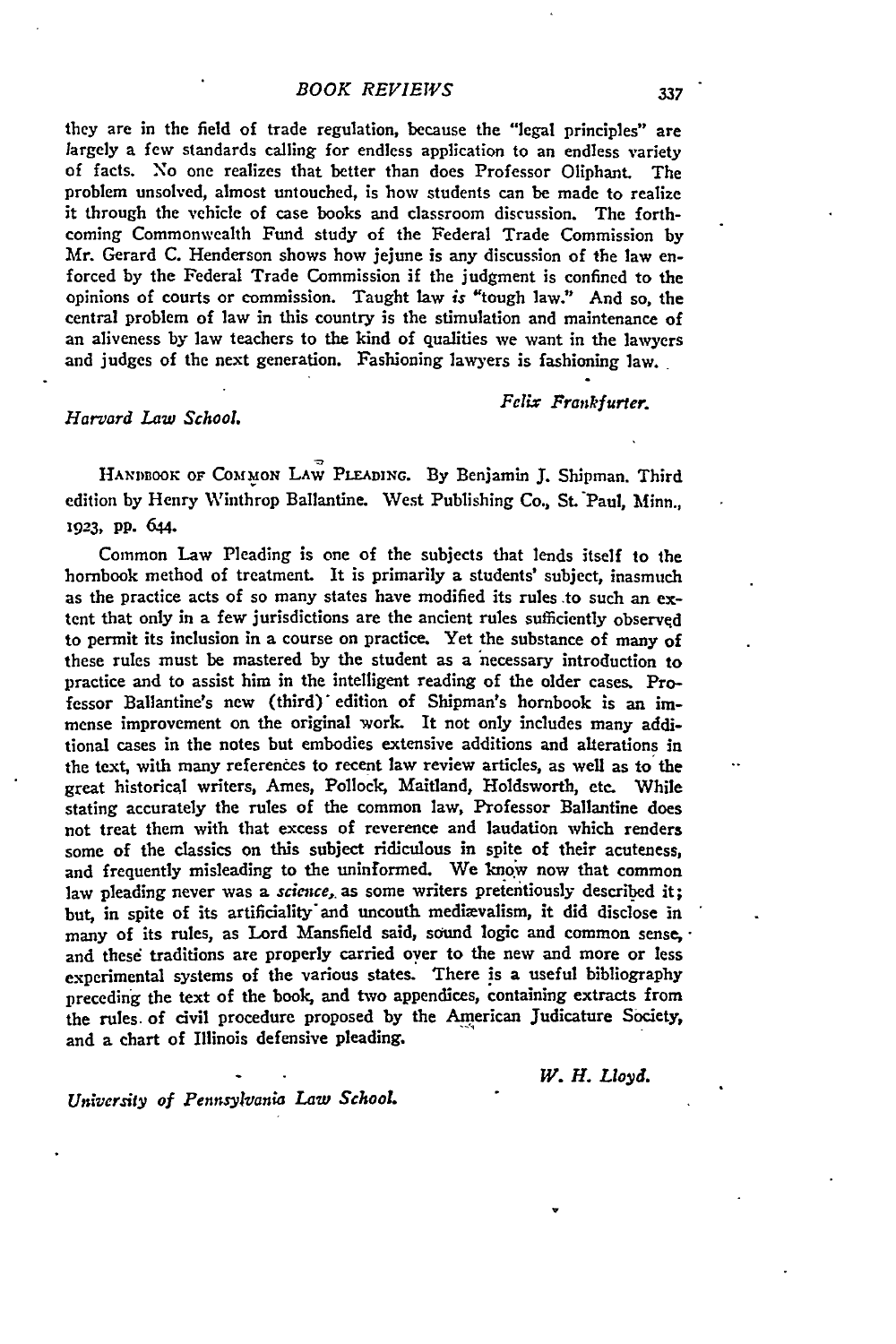### **338** *UNIVERSITY OF PENNSYLVANIA LAW REVIEW*

OUTLINES OF THE HISTORY OF ENGLISH AND AMERICAN LAW. By William F. Walsh, Professor of Law in New York University. New York University Press, New York, **1923,** pp. 533.

The author of this work modestly makes no pretense to original investigation. The work is a readable compilation, based on the researches of '2ollock and Maitland as well as those of other distinguished students of English legal history whose books and articles are cited in the notes, the intention being to make available to the average student material that would cost him some effort to discover. Of the five hundred pages, nearly three hundred are devoted to the law of property, that being the subject in which Professor Walsh is particularly interested. This part of the book is much the best, but is too concise to be much more than a well digested commentary on a part of the law for which the older generation of students usually depended on Blackstone. The average student, however, for whom the book is written, and perhaps some members of the bar whose historical 6tudies were neglected, will find here a practical starting point for further research. There are chapters on crimes, torts, contracts, equity, and procedure. The most obvious criticism of this book is that its title claims too much. It is in no sense a history of American law. In the text there are scattered references to American cases and statutes but with the exception of the chapter on procedure, where something is said about the New York code, there is no treatment of American legal history or its sources. In Warren's "History of the American Bar," in "Two Centuries' Growth of American Law" by the Yale Law School Faculty, in the various essays printed in "Select Essays in Anglo-American Legal Literature," in Kent's "Commentaries" and in numerous other works the material was at hand, but it has not been used.- This is the more to be regretted because the American student should be stimulated to take an interest in the early history and growth of legal institutions on our own soil.

*W. H. Lloyd,*

*University of Pennsylvania Law School.*

**OUTLINES OF** HISTORICAL **JURISPRUDENCE,** VOL. II. **By** Sir Paul Vinogradoff, F. B.A., Corpus Professor in Oxford University. Oxford University Press, New York, **1922,** pp. **x,** 316.

This is the second volume of a comprehensive work on historical jurisprudence by the famous Russian-English scholar and Corpus Professor **of** Jurisprudence in Oxford University. The general scheme is laid down by the author on page 158 of the first volume: **i.** Origins in Totemistic Society. **2.** Tribal Law. 3. Civic Law. 4. Medixval Law in its combination as Canon and Feudal Law. **S.** Individualistic Jurisprudence. **6.** Beginnings of Social-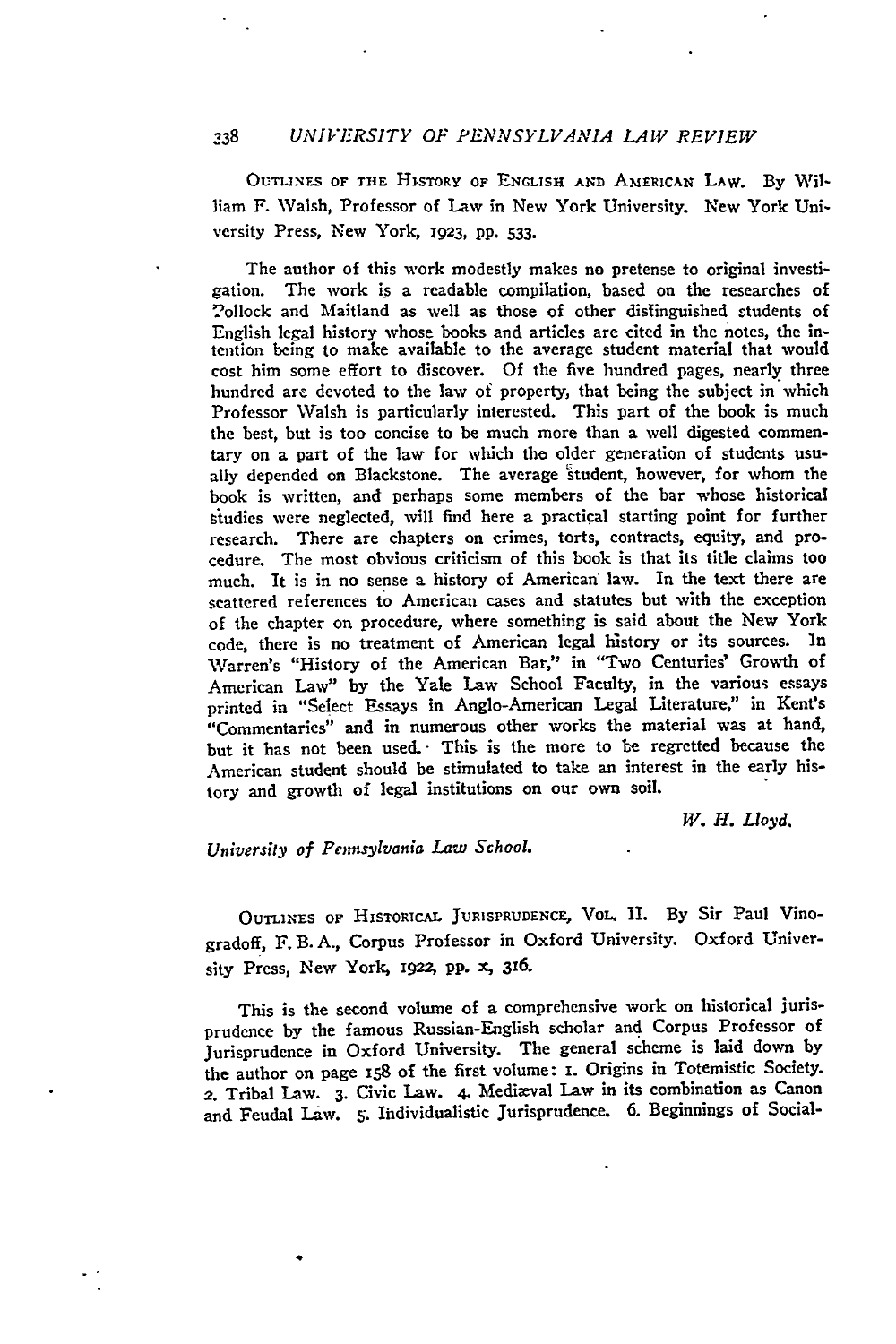istic Jurisprudence. Tribal Law is treated in the first volume, and a third volume is announced on the Ifedizeval Jurisprudence of Western Christendom. This second volume deals with the second topic, civic law. it is, however, confined to Greek Law and apparently there is to be no treatment of Roman Law. This will, of course, make the work of Vinogradoff incomplete. But unless we misunderstand his plan, his purpose is to present to the English reader what cannot be found elsewhere, at least in English. rather than to make the work complete **by** restating what has already been said **by** others. Roman jurisprudence has been treated over and over again in English as well as in the European languages. But the same cannot be said of Greek jurisprudence. In the bibliography at the end of the volume there is no work mentioned in English on the subject, and but an article or two on some small topic pcrtaining to the subject. And while the German and French legal literatures are more fortunate in this regard, it would seem that the precise subject envisaged by Vinogradoff was not treated in the same way by his German or French predecessors in this field. They either endeavored to give a history of Greek law or they expounded the legal, political and ethical theories of Plato, Aristotle and Theophrastus. Vinogradoff uses the word "jurisprudence" in its analytic sense, as equivalent to the science of law, and thus stands in his treatment midway between Dareste, to whom he dedicates this second volume, and Mitteis. He does not go into details, but neither does he content himself with restating Aristotle. As the present writer has found by experience, to one who is not familiar with Greek history and law, some of the legal discussions in Aristotle's "Ethics" and "Politics" seem to hang in the air, as if they were the product of Aristotle's imagination. This feeling is enhanced **by** the fact that they do not seem to suit our present conditions, and hence have an air of unreality about them. Thus his theory of distributive justice was never clear to me. The value of Vinogradoff's book lies in the fact that the early chapters are like a commentary on Aristotle. From his great erudition he throws light on the meaning of Aristotle by citing quotations from Greek inscriptions, from the Greek orators, historians and even the poets and the dramatists. This illustrates his method throughout the work. At the basis of his treatment is the modem division of the law. After treating of the concept of law, of the idea of justice, of the sources of the law and of the structure of the Greek city, he discusses the public law of the Greek city or the law of the Constitution, the international or intermunicipal law of the Greeks. Then, under private law, he treats of Crime and Tort (Crime was a semiprivate wrong in Greek law), Property and Possession, Conventions and Transactions, or Contract in the general meaning of the term. In all these cases the author is in search of the principle, which he endeavors to deduce from the historical material extant. It is not always 'easy to do this, as the material is fragmentary and, for the most part, not legal in character. The orator, in 'defending his client or attacking his opponent, does discuss the law, but he twists it to suit his purpose, and is not a safe guide. The book under review is not intended for the kind of reader %vho desires to have the